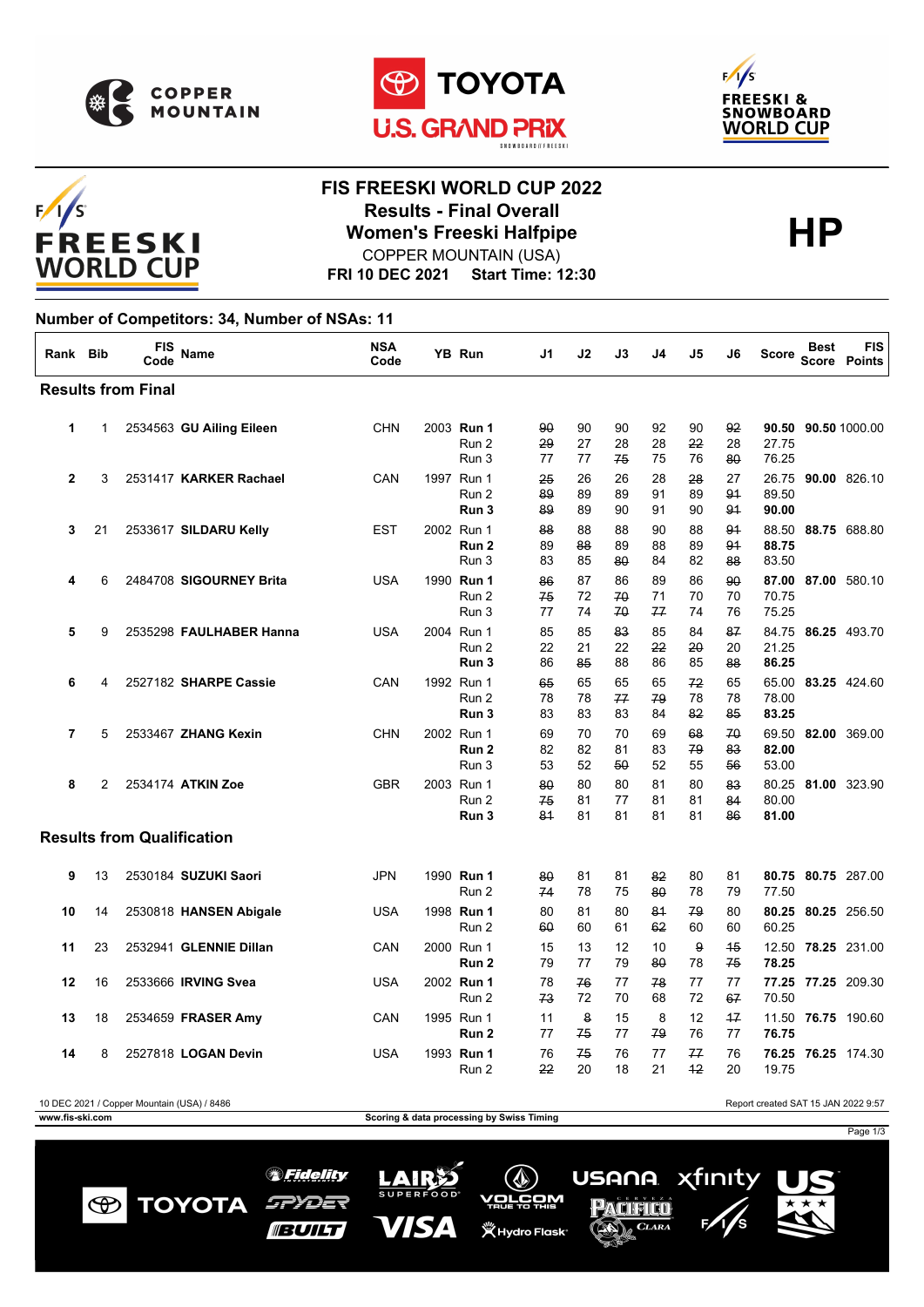





# $F/1/S$ **FREESKI WORLD CUP**

## **FIS FREESKI WORLD CUP 2022 Results - Final Overall<br>
Women's Freeski Halfpipe<br>
COPPER MOUNTAIN (USA)** COPPER MOUNTAIN (USA)

**FRI 10 DEC 2021 Start Time: 12:30**

| Rank | <b>Bib</b>     | <b>FIS</b><br>Code | Name                       | <b>NSA</b><br>Code | YB Run                         | J1       | J2       | J3       | J4                   | J5         | J6                | Score                    | <b>Best</b> | <b>FIS</b><br>Score Points |
|------|----------------|--------------------|----------------------------|--------------------|--------------------------------|----------|----------|----------|----------------------|------------|-------------------|--------------------------|-------------|----------------------------|
| 15   | $\overline{7}$ |                    | 2533468 LI Fanghui         | <b>CHN</b>         | 2003 Run 1<br>Run 2            | 76<br>76 | 74<br>74 | 75<br>76 | 75<br>74             | 76<br>75   | 76<br>72          | 74.75                    |             | 75.50 75.50 159.80         |
| 16   | 10             |                    | 2532825 JANG Yujin         | <b>KOR</b>         | 2001 Run 1<br>Run 2            | 75<br>72 | 73<br>69 | 73<br>70 | 76<br>73             | 75<br>73   | 76<br>72          | 71.75                    |             | 74.75 74.75 146.70         |
| 17   | 15             |                    | 2533470 WU Meng            | <b>CHN</b>         | 2002 Run 1<br>Run 2            | 68<br>18 | 68<br>48 | 68<br>15 | 68<br>12             | 67<br>$+4$ | 68<br>16          | 68.00<br>15.25           |             | 68.00 134.80               |
| 18   | 12             |                    | 2530150 CAKMAKLI Sabrina   | <b>GER</b>         | 1994 Run 1<br>Run 2            | 66<br>59 | 64<br>58 | 65<br>63 | 63<br>52             | 62<br>50   | 64<br>48          | 54.75                    |             | 64.00 64.00 123.70         |
| 19   | 17             |                    | 2527367 DREW Annalisa      | <b>USA</b>         | 1993 Run 1<br>Run 2            | 45<br>58 | 45<br>58 | 45<br>49 | 44<br>58             | 45<br>56   | 44<br>60          | 57.50                    |             | 44.75 57.50 113.20         |
| 20   | 28             |                    | 2535016 RICCOMINI Jenna    | <b>USA</b>         | 2004 Run 1<br>Run 2            | 55<br>55 | 57<br>57 | 54<br>53 | 57<br>57             | 54<br>55   | 57<br>57          | 55.75<br>56.00           |             | 56.00 103.30               |
| 21   | 20             |                    | 2529399 CRANE-MAUZY Jeanee | <b>USA</b>         | 1996 Run 1<br>Run 2            | 49<br>53 | 52<br>53 | 48<br>54 | 46<br>53             | 49<br>54   | 48<br>54          | 53.50                    | 48.50 53.50 | 93.80                      |
| 22   | 30             |                    | 2535364 KIM Daeun          | <b>KOR</b>         | 2005 Run 1<br>Run 2            | 49<br>53 | 52<br>55 | 45<br>50 | 47<br>50             | 50<br>53   | 50<br>52          | 52.00                    | 49.00 52.00 | 84.60                      |
| 23   | 22             |                    | 2534469 JACOBS Riley       | <b>USA</b>         | 2003 Run 1<br>Run 2            | 48<br>3  | 54<br>5  | 48<br>3  | 46<br>5              | 48<br>3    | 48<br>4           | 3.75                     | 48.00 48.00 | 75.70                      |
| 24   | 24             |                    | 2529584 KIRIYAMA Nanaho    | <b>JPN</b>         | 1996 Run 1<br>Run 2            | 47<br>22 | 50<br>18 | 47<br>16 | 44<br>13             | 47<br>9    | 47<br>9           | 14.00                    | 47.00 47.00 | 67.00                      |
| 25   | 32             |                    | 2537238 GRAY Kathryn       | <b>USA</b>         | 2006 Run 1<br>Run 2            | 43<br>45 | 44<br>46 | 41<br>42 | 40<br>41             | 41<br>43   | 42<br>46          | 44.00                    | 41.75 44.00 | 58.40                      |
| 26   | 25             |                    | 2534256 ZHANG Ziyi         | <b>CHN</b>         | 2002 Run 1<br>Run 2            | 25<br>44 | 23<br>45 | 17<br>43 | 20<br>40             | 20<br>42   | 44<br>44          | 43.25                    | 20.00 43.25 | 49.90                      |
| 27   | 29             |                    | 2532928 HARRIGAN Abi       | AUS                | 2002 Run 1<br>Run 2            | 41<br>41 | 42<br>43 | 40<br>40 | 38<br>39             | 40<br>41   | 40<br>41          | 40.75                    | 40.25 40.75 | 41.50                      |
| 28   | 27             |                    | 2534302 McMILLAN Chloe     | <b>NZL</b>         | 2000 Run 1<br>Run 2            | 5<br>39  | 6<br>40  | 3<br>40  | $\overline{4}$<br>40 | 2<br>40    | $6^{\circ}$<br>40 | 40.00                    | 4.50 40.00  | 33.20                      |
| 29   | 34             |                    | 2531872 RUBOCKI Nikita     | <b>USA</b>         | 1999 Run 1<br>Run 2            | 38<br>36 | 38<br>38 | 36<br>35 | 37<br>37             | 39<br>39   | 38<br>38          | 37.25                    | 37.75 37.75 | 24.90                      |
| 30   | 33             |                    | 2533672 <b>BARUGH Anja</b> | <b>NZL</b>         | 1999 Run 1<br>Run 2            | 35<br>35 | 35<br>36 | 34<br>34 | 33<br>34             | 35<br>36   | 39<br>38          | 35.25                    | 34.75 35.25 | 16.70                      |
| 31   | 19             |                    | 2530670 HANSSEN Isabelle   | <b>NED</b>         | 1994 Run 1<br>Run 2            | 13       | 15       | 46       | 12                   | $+4$       | 12                | <b>DNS</b>               | 13.00 13.00 | 8.50                       |
| 32   | 31             |                    | 2534672 BENDIXEN Lauren    | <b>USA</b>         | 2003 Run 1<br>Run <sub>2</sub> | 10<br>11 | 10<br>10 | 4<br>9   | 10<br>42             | 6<br>10    | $4\theta$<br>10   | 10.25                    | 9.00 10.25  | 0.40                       |
|      | 11             |                    | 2530833 MARGULIES Carly    | <b>USA</b>         | 1997 Run 1<br>Run 2            |          |          |          |                      |            |                   | <b>DNS</b>               | DNS DNS     | 0.00                       |
|      | 26             |                    | 2533157 BROGDEN Constance  | <b>GBR</b>         | 2001 Run 1<br>Run 2            |          |          |          |                      |            |                   | <b>DNS</b><br><b>DNS</b> | <b>DNS</b>  | 0.00                       |

10 DEC 2021 / Copper Mountain (USA) / 8486 Report created SAT 15 JAN 2022 9:57 **www.fis-ski.com Scoring & data processing by Swiss Timing** Page 2/3 xfinity USANA *SFidelity* LAIRS  $(\mathbb{Q})$ **SUPERFOOD TOYOTA** SPYDER v<u>orčo</u>m  $\circledast$ Pacifico **VISA**  $\overline{\bigwedge_{\mathcal{A}}$  CLARA **BUILT**  $\overset{\omega}{\blacktriangleright}$ Hydro Flask $^{\circ}$ Œ